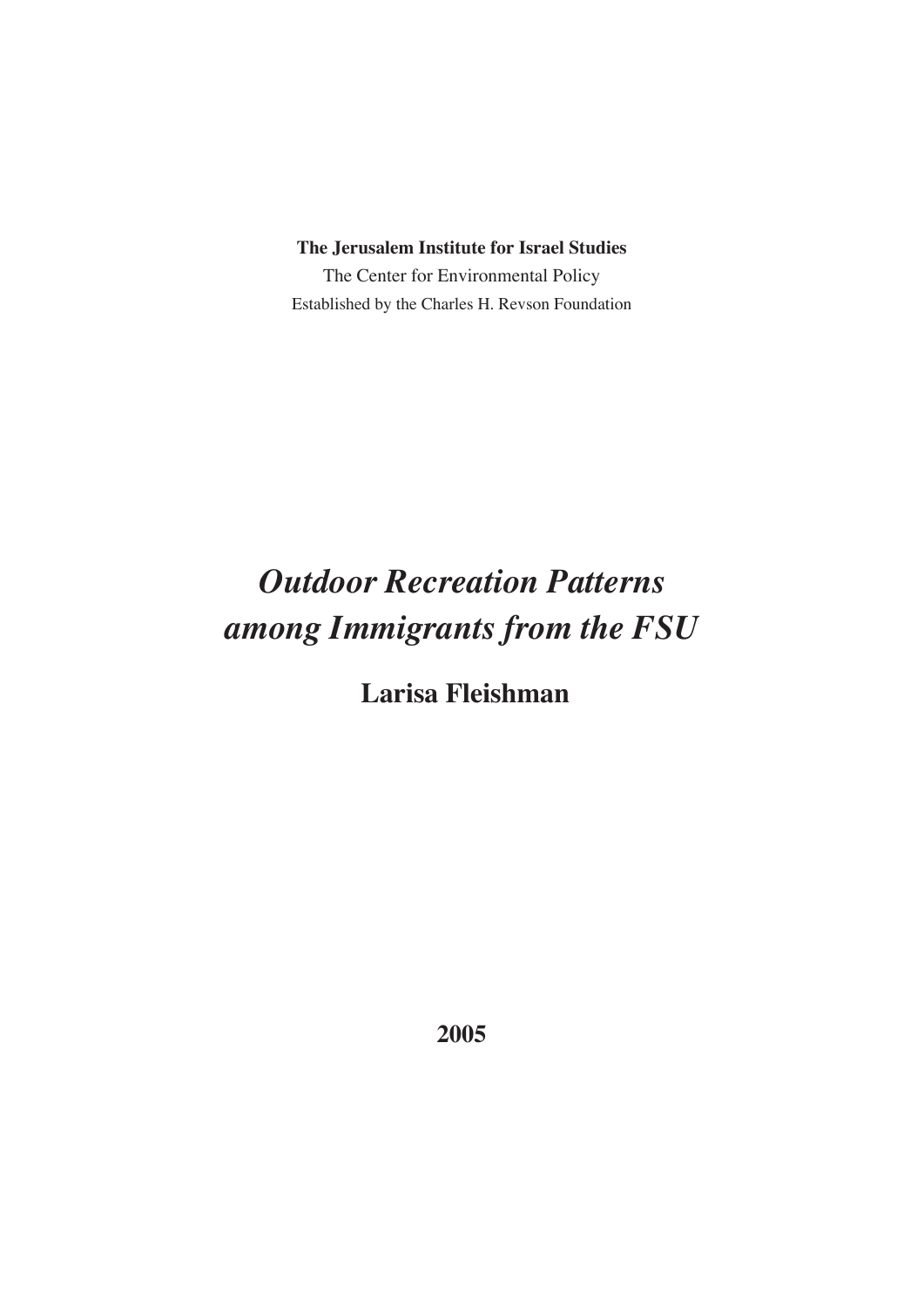The Center for Environmental Policy Studies Series no. 19

### **Outdoor Recreation Patterns among Immigrants from the FSU Larisa Fleishman**

### **Thanks to the Jewish National Fund for funding the study and to Prof. Eran Feitelson for his help and advice.**

This publication was made possible through funding by the Charles H. Revson Foundation.

The statements made and the views expressed are solely the responsibility of the author.

> © 2005, The Jerusalem Institute for Israel Studies The Hay Elyachar House 20 Radak St. 92186 Jerusalem

> > http://www.jiis.org.il E-mail: machon@jiis.org.il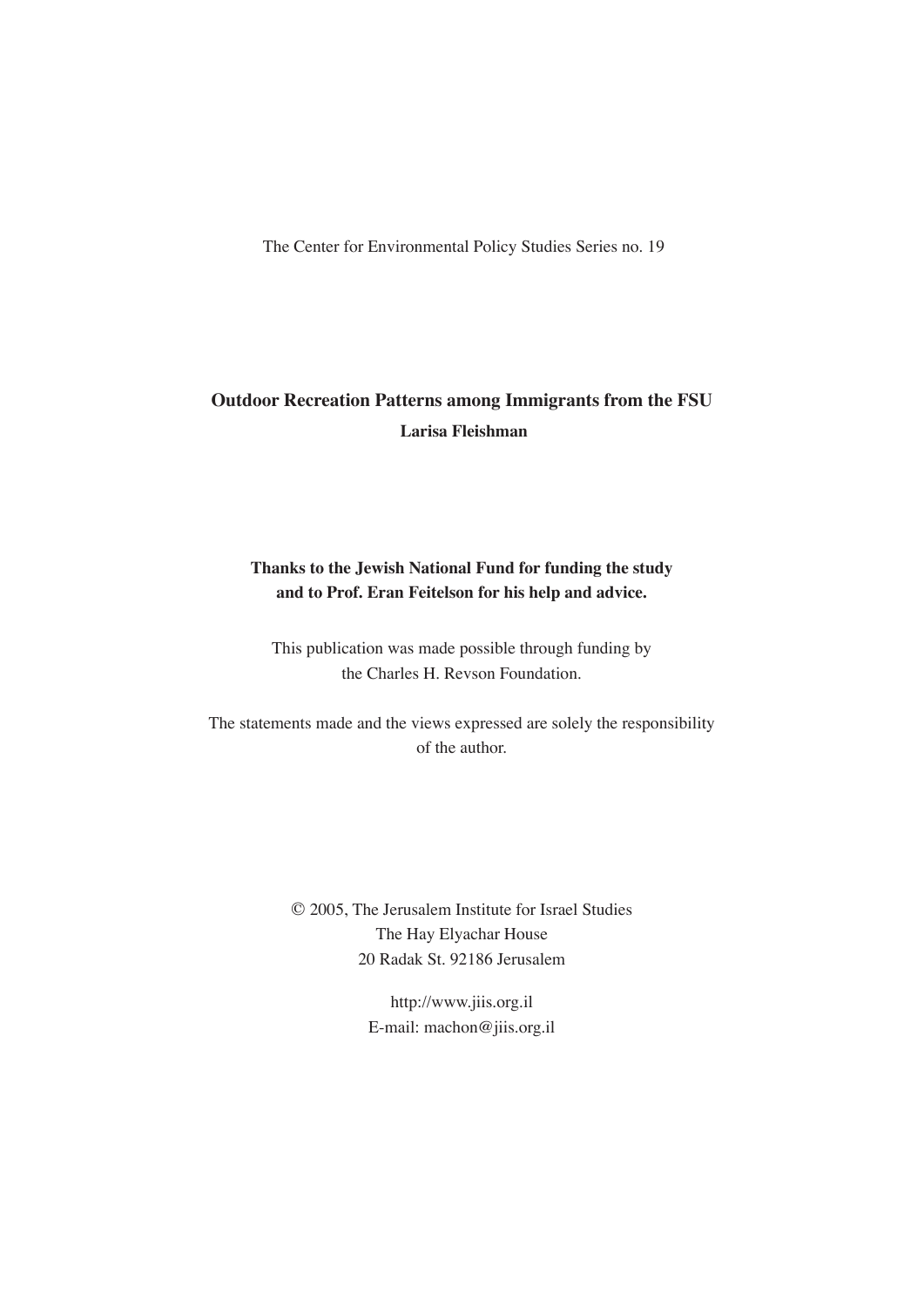### **Summary**

The last decade has seen a significant increase in the use of open spaces for recreation purposes. Studies recently conducted in Israel investigated various aspects of the demand for outdoor recreation, examining the demographic and socio-economic characteristics of consumers. However, these cross-sections do not capture the full complexity of the demand for outdoor recreation, since they do not give sufficient weight to cultural traditions and habits which depend, to the great extent, on the consumers' country of origin. Israel is characterized by great ethnic diversity, and each sector in the population has its own preferences in terms of outdoor leisure activities.

Immigrants from the FSU constitute a large market segment of the visitors to nature and recreation sites in Israel, and they exhibit various patterns of recreational preferences. Surveys recently conducted in Israel regarding the domestic tourism activity of various immigrant groups (Degani and Degani, 1998; Berman Institute, 1996) provide some information, but we still do not have sufficient details about the extent, character and structure of the demand for outdoor recreation among sub-sectors of different immigrant populations. We also lack information regarding the factors which influence the quantitative and qualitative characteristics of demand for outdoor recreation among immigrants from the FSU.

**The purpose of this study** is to characterize and analyze the outdoor recreation patterns of immigrants from the FSU (the effective demand), and also to identify and characterize the latent demand, i.e., the desire to engage in recreational activities.

From the subject population of the study, which constituted of immigrants from the FSU who came to Israel in the large immigration wave of the 1990s, we extracted two samples that reflect the structure and nature of the effective and latent demand. The analysis was conducted by means of two surveys, of different types. The first was a field survey conducted in April and May 2000 among visitors to JNF parks (Kiryat Ata, Aminadav, Gilo and Lahav Forest); the second was a phone survey conducted in November-December 2000 among immigrants living in the metropolitan areas of Haifa, Tel Aviv, Jerusalem and Beersheva. Since 2000, we have not conducted a repeat survey among the same population, but other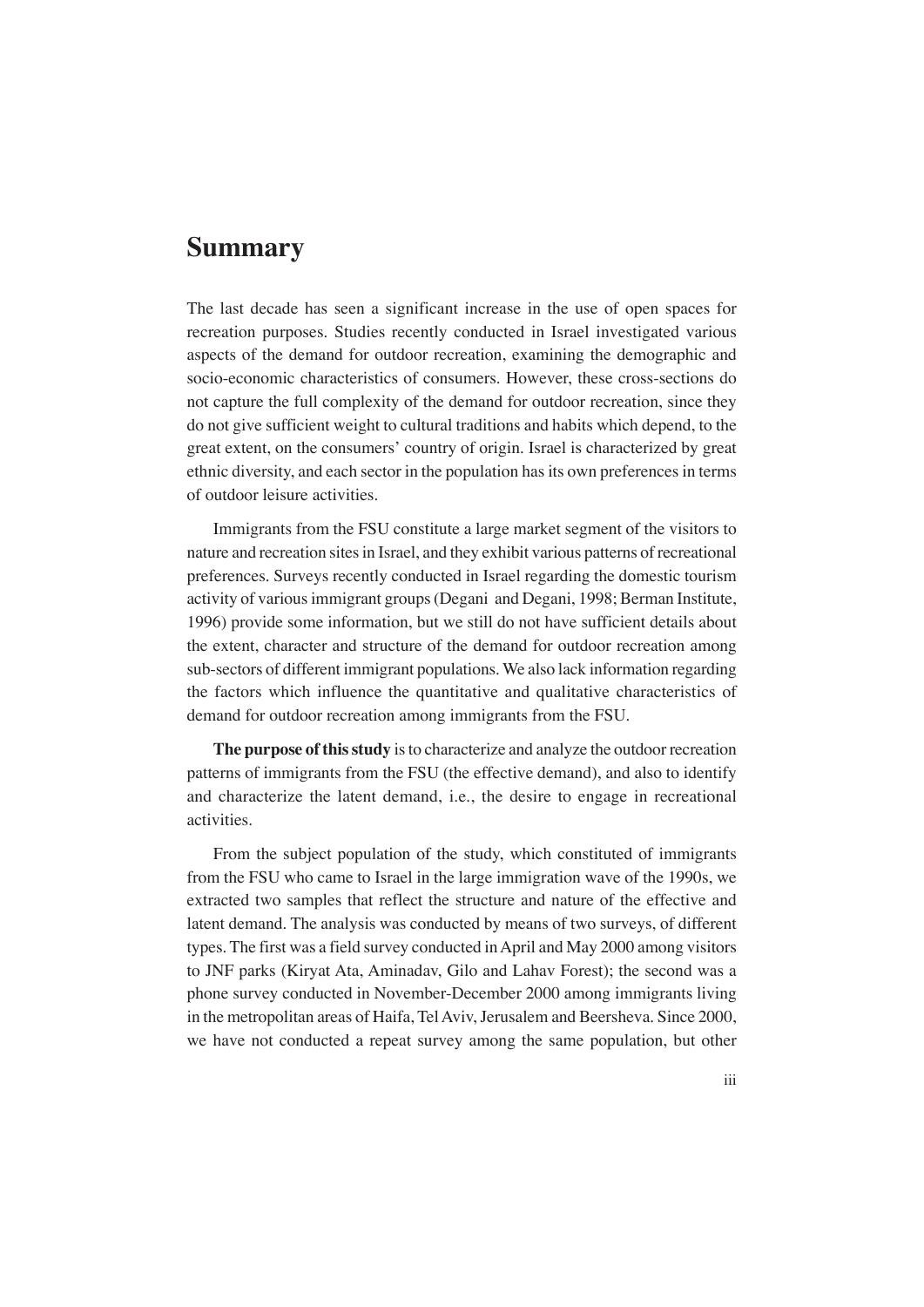surveys that were recently conducted in JNF parks and forests by the same researchers suggest that the findings of the study are still valid.

## **Main findings**

The study reveals that immigrants from the FSU have considerable interest in outdoor recreation, which is reflected in the extensive demand — both effective and latent. Immigrants from the FSU visit nature and recreation sites even more frequently than native Israelis. In other words, this population constitutes a significant segment of the market for outdoor recreation. In addition, this population also exhibits considerable latent demand for outdoor recreation, thus suggesting even greater potential as a consumer of this type of activity.

#### **1. The immigrant's familiarity with recreation sites in Israel**

The surveys revealed that most visitors were not familiar with the names of the sites they visited (mostly parks and woods). Their main source of information is word-of-mouth, though most of them are interested in receiving pertinent information in the Russian language through the mail or the media.

#### **2. Outdoor recreation habits of the study population**

The times of year which are traditionally utilized by native Israelis for outdoor recreation (such as the intermediate days of Pesach) are not always utilized by the immigrants and do not constitute a major factor in their recreational behavior patterns.

In terms of their specific motivations, the immigrants give more weight to the factor of "seeking solitude in nature," either alone or with family and friends, compared with the other visitors to the parks and forests.

As for effective and latent demand, the findings reveal considerable use of forests and parks (outside the city) for picnicking. The respondents also display an interest in outdoor art events, in active vacation activities and in visiting nature reserves. In other words, demand for these activities is not fully supplied.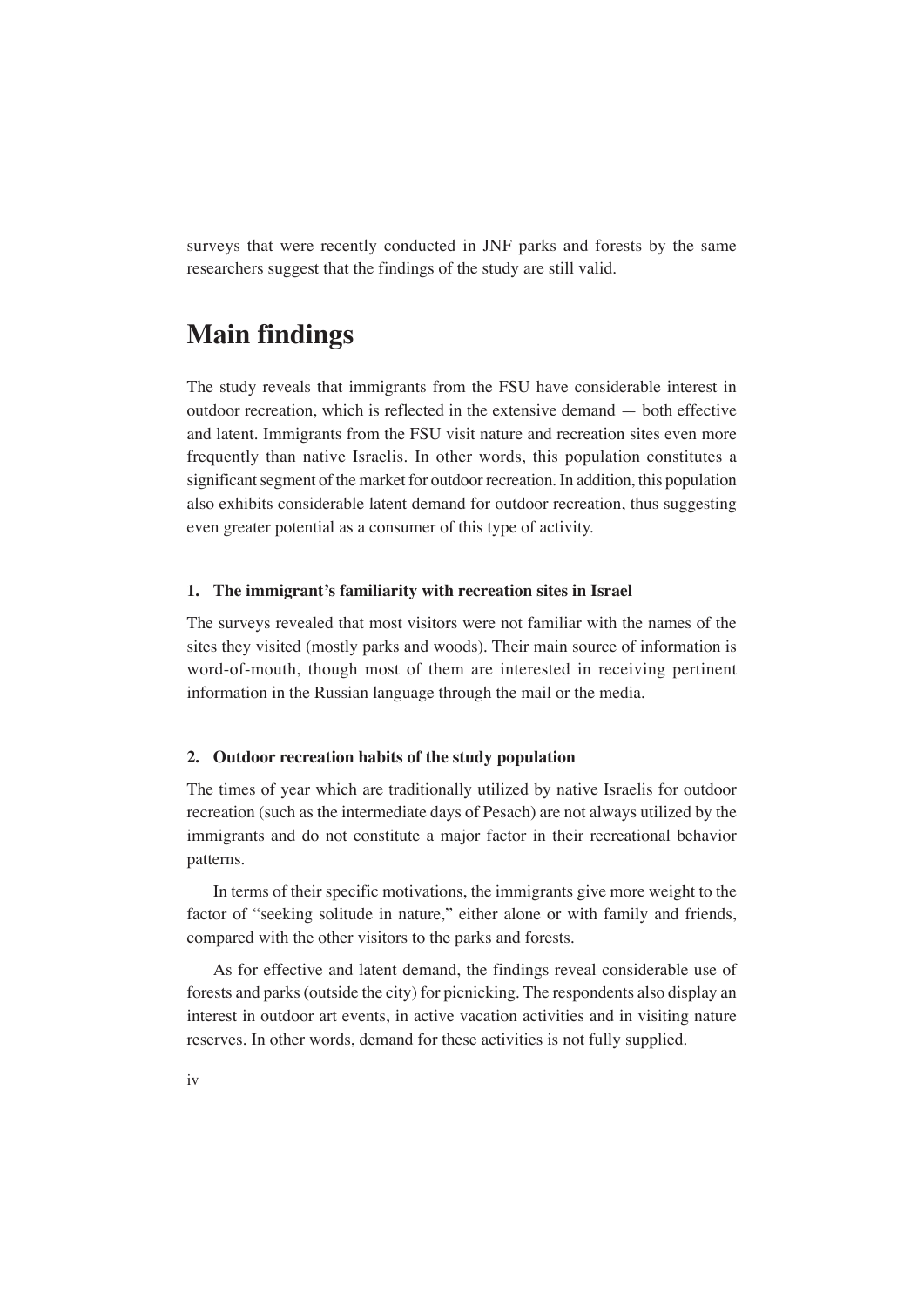#### **3. Outdoor recreation habits of various sub-segments of the study population**

Identifying the motivation for visiting nature and recreation sites, and correlating this motivation with the demographic, social and cultural characteristics of the immigrants, is likely to be an essential component in the *physical planning* of the sites. For example, it emerges that immigrants from the Caucasus and the Central Asia ascribe considerable importance to the social incentive of the visit and display less interest in the natural features of the parks or woods. Older and more educated visitors exhibit more interest in nature and in visiting new recreational sites in Israel

#### **4. Outdoor recreational patterns: spatial cross-section**

Our survey of immigrants living in Israel's four metropolitan areas revealed the following pattern in terms of number of visits to nature and recreation sites: the number of visits decreases as we descend from the north to the south. Immigrants living in Haifa made the largest number of visits, while those who live in Beersheva made the smallest number. Moreover, immigrants from Beersheva differed from the rest of the study population in other ways as well: This sub-group contained a smaller percentage of individuals who visit nature and recreation sites, and displayed the lowest frequency of visits in comparison to frequency of visits in the country of origin. A high percentage of respondents among the immigrants from Beersheva stated that the nature and recreation sites in the south are crowded and poorly maintained.

The low frequency of visits made by immigrants from Beersheva is partly due to the desert environment, to which the immigrants are unaccustomed. However, outdoor activities in the desert are a specialized form of recreation that is favored by limited population segments — individuals who do not necessarily live in Beersheva. Since our study focused on recreational patterns and perceptions of visitors to JNF **parks and forests**, it is interesting to note that from this viewpoint the immigrants from Beersheva do not differ significantly from other residents of the south. This is reflected in the findings of other surveys conducted by the same researchers in JNF forests in the south (especially in Lahav Forest). These surveys were conducted as part of a different study, which examined the quality of outdoor recreation services in the region. The findings of the present study can therefore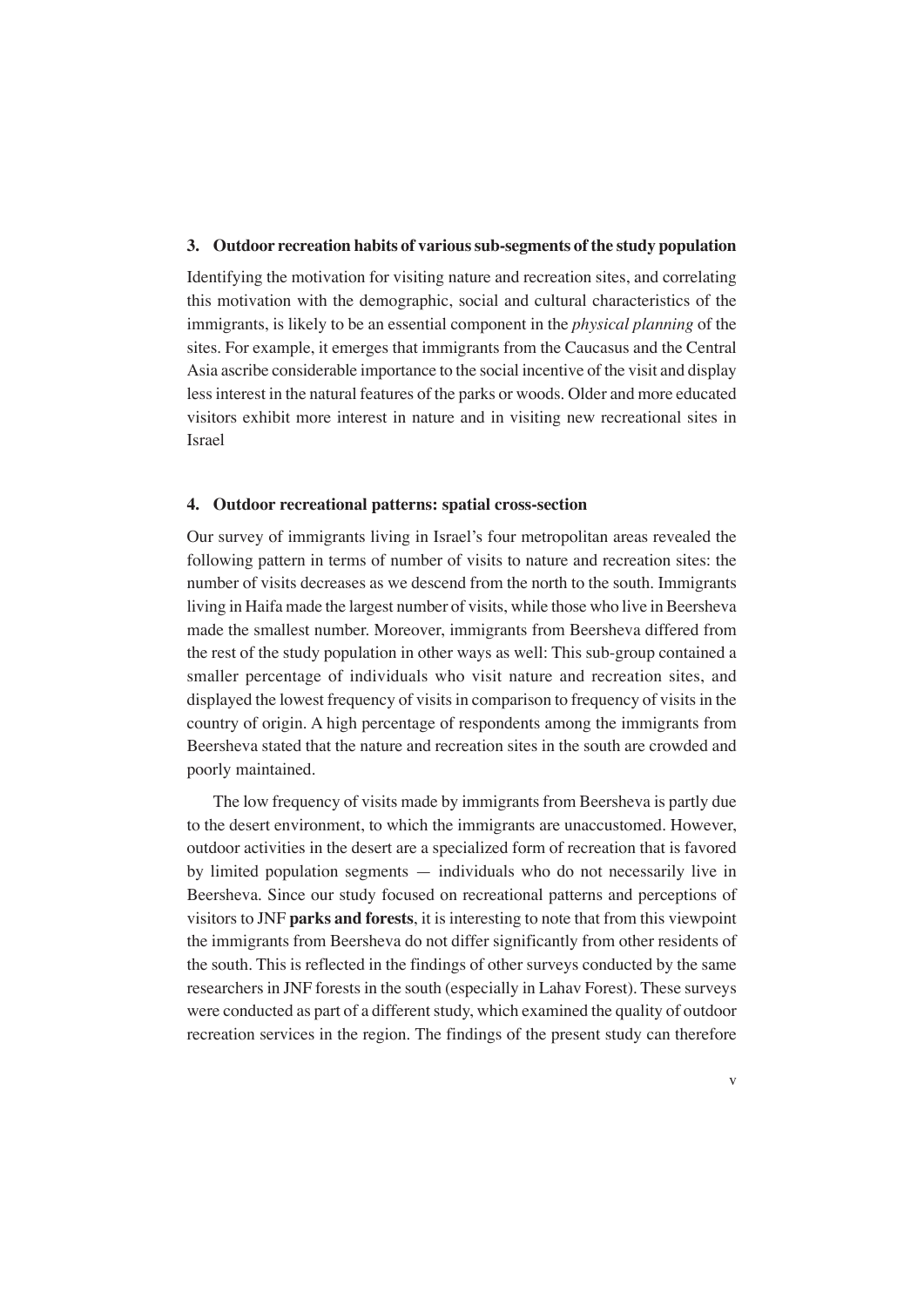help to promote outdoor recreation for all the population of the south, which currently has limited options in this sphere.

## **Main policy recommendations**

- 1. Our findings revealed that there are insufficient sources of pertinent information for immigrants regarding nature sites, opportunities and outdoor recreation activities in Israel. We therefore **recommend** to address the issue of marketing: conduct more intensive advertising of hikes in the Russian media; distribute leaflets in Russian through the mail and in public areas frequented by Russianspeaking immigrants (e.g. "Russian" shops, community centers, clubs and *ulpanim*). In addition, we **recommend** providing leaflets in Russian at site entrances.
- 2. Since immigrants ascribe importance to "communing with nature," we **recommend** taking appropriate steps in planning the parks, e.g., effective use of the natural features of the landscape, a wider array of hiking trails inside the woods and parks, etc.
- 3. In light of our findings regarding latent demand for outdoor recreation among immigrants, we **recommend** that efforts be made towards planning and producing art events in parks and woods (concerts, exhibitions, art workshops, etc.), and in developing and maintaining the natural spaces and landscapes in the JNF parks.
- 4. In light of the findings regarding the recreation habits of various sub-segments, we **recommend** giving attention to the functional division of the sites and to planning different elements in each site (parking areas, trails, attractions, playgrounds, sports fields, etc). Plans must consider the demographic-cultural profile of the visitors in order to satisfy the requirements and expectations of each population segment.
- 5. In light of our findings regarding the habits of a cross-section of the immigrants, we **recommend** developing recreation sites in the south: broaden the range of